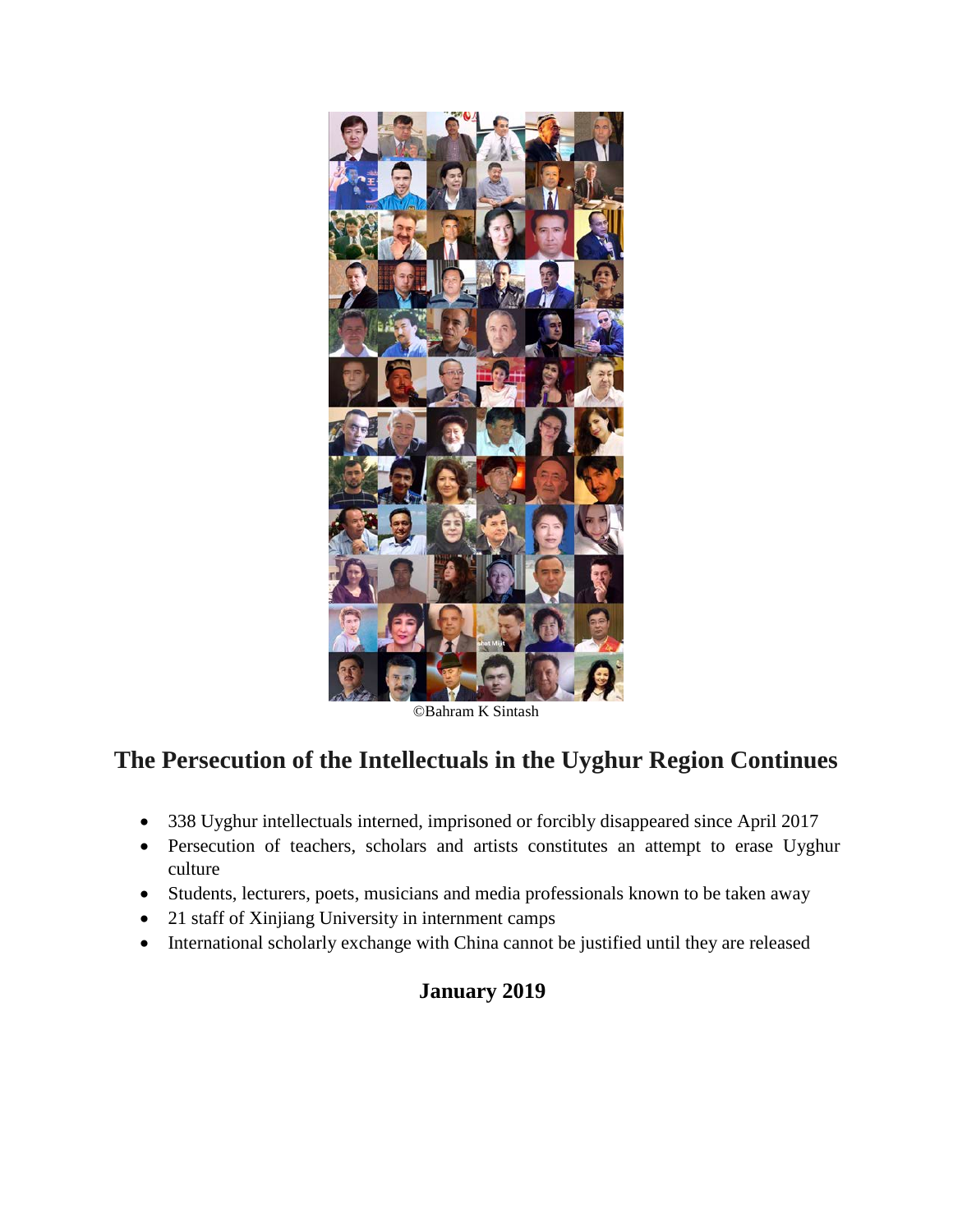

Since April 2017, the Chinese government has interned, imprisoned, or forcibly disappeared at least 338 intellectuals as part of its intensified assault on Uyghurs and extermination of their culture in East Turkestan. Five deaths in custody in this period have been confirmed, but the true number of intellectuals who have died in the camps, or died immediately after release, is unknown, given the veil of secrecy and fear. Dozens of intellectuals are also serving harsh sentences handed down prior to April 2017.

In October 2018, the Uyghur Human Rights Project (UHRP) [documented](https://docs.uhrp.org/pdf/UHRP_Disappeared_Forever_.pdf) 231 academics, artists, and journalists targeted in the Chinese state's ["cultural cleansing"](https://www.apnews.com/0db368402a214799921a05743b7acff7) campaign. The addition of 107 new names illustrates the shocking scale of the attempt to eradicate the Uyghur identity through punishing a broad range of intellectual life. [Mutellip Nurmehmet,](https://twitter.com/uyghurspeaker/status/1077115029927931904?lang=en) [Abdusalam Mamat, Yasinjan,](https://www.rfa.org/english/news/uyghur/students-12212017141002.html) and religious scholars [Muhammad Salih Hajim](https://uhrp.org/press-release/uyghur-human-rights-project-condemns-death-custody-scholar-muhammad-salih-hajim.html) and [Abdulehed Mehsum](https://www.uyghurcongress.org/en/?p=34630) died while custody or shortly after their release.

UHRP's report raises a fundamental ethical question for universities outside China. At a time when the state has thrown at least 338 scholars and students into ethnic-concentration camps, can exchanges and scholarly cooperation with state institutions in China continue? UHRP calls upon universities, researchers, and cultural programs to suspend all cooperation with the Chinese Ministry of Education until the camps are closed, the victims compensated, and perpetrators brought to justice.

#### *A campaign of ethnic and cultural eradication*

In December 2018, [State Department official Scott Busby](https://thehill.com/homenews/administration/419855-state-dept-official-china-holding-800k-uighurs-others-in-internment) said: "The U.S. government assesses that since April 2017, Chinese authorities have indefinitely detained at least 800,000 and possibly more than 2 million Uighurs, ethnic Kazakhs, and other members of Muslim minorities in internment camps."

Due to their role in public life, Uyghur intellectuals have experienced fierce government repression. In a January 2019 *New York Times* article, [Austin Ramzy writes:](https://www.nytimes.com/2019/01/05/world/asia/china-xinjiang-uighur-intellectuals.html)

As the guardians of Uighur traditions, chroniclers of their history and creators of their art, the intellectuals were building the Central Asian, Turkic-speaking society's reservoir of collective memory within the narrow limits of authoritarian rule. Their detention underscores the party's attempts to decimate Uighur identity in order to remold the group into a people who are largely secular, integrated into mainstream Chinese culture and compliant with the Communist Party.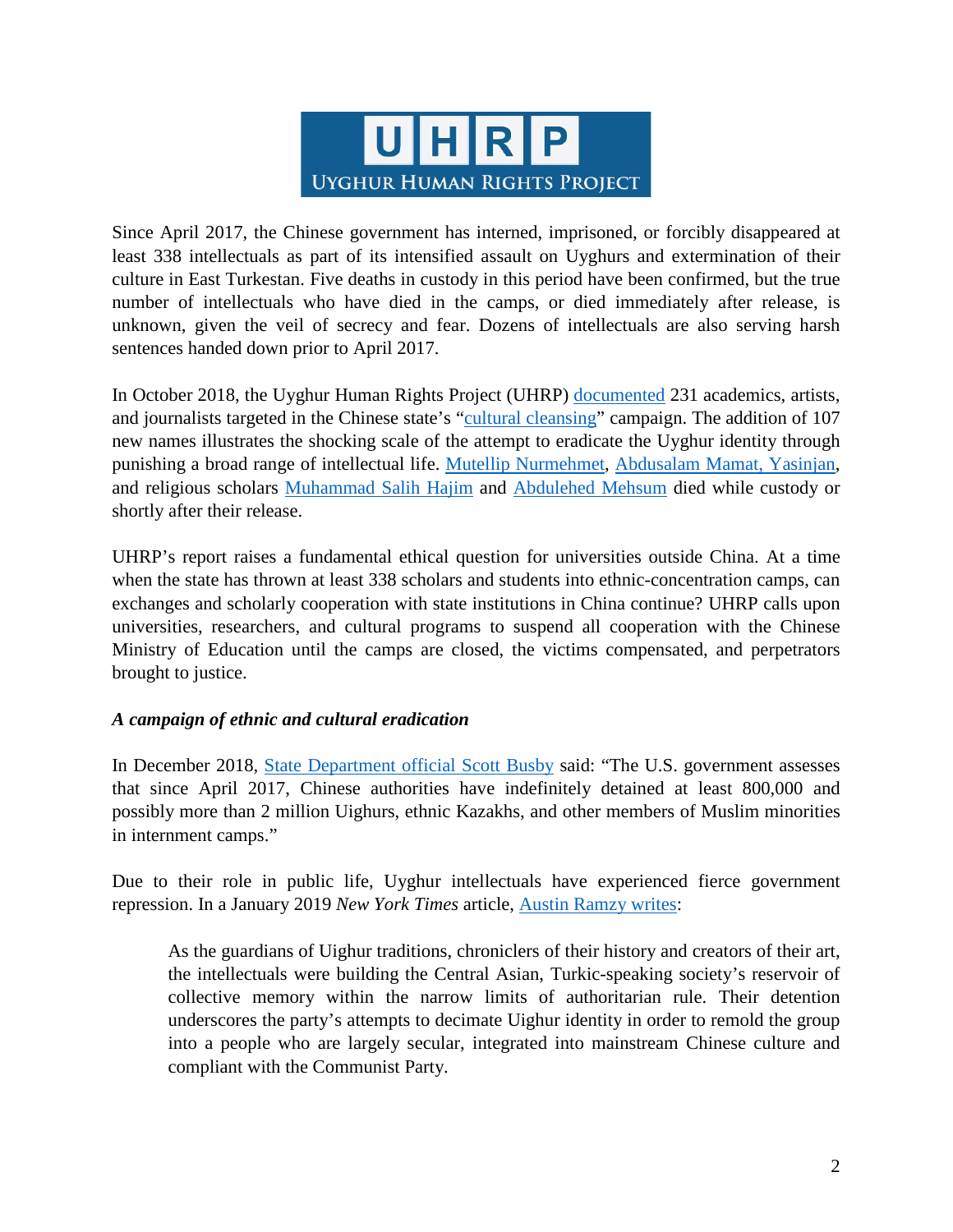The turn toward zero tolerance of even the mildest expression of ethnic identity has led the Chinese authorities to falsely charge intellectuals who were previously celebrated by the state. Halmurat Ghopur, former president of Xinjiang Medical University Hospital, received a twoyear suspended death sentence for planning "to create an independent country according to his own wishes and become its leader." Halmurat is an internationally recognized scientist whose work was honored by the Chinese government.

#### *The Persecuted – An update*

UHRP has collected information for this update from several sources. The work of Uyghur scholar-in-exile Abduweli Ayup, in particular, has been critical in alerting the international community to the extent of the devastation of the Uyghur intellectual elite. UHRP is indebted to his work in compiling this update. UHRP also consulted with exiled Uyghur intellectuals Aziz Isa and Tahir Hamut, as well as superlative reporting by Radio Free Asia's Uyghur Service.

Those taken away include 96 students identified as interned, imprisoned or forcibly disappeared and 242 scholars, artists, and journalists. Among them are an alarming 61 university instructors and 57 journalists, editors, and publishers. (See Table 1). In December 2018, the [Committee to](https://cpj.org/data/imprisoned/2018/?status=Imprisoned&cc_fips%5B%5D=CH&start_year=2018&end_year=2018&group_by=location)  [Protect Journalists](https://cpj.org/data/imprisoned/2018/?status=Imprisoned&cc_fips%5B%5D=CH&start_year=2018&end_year=2018&group_by=location) noted that of the 47 journalists known to be imprisoned throughout China, 23 are Uyghur. 238 of the intellectuals are male, 64 female and 36 unknown gender (see Table 2).

Well-known Uyghur poet Chimengul Awut was reported interned in a camp in a November 2018 [report.](https://www.rfa.org/english/news/uyghur/investigation-uyghur-poet-detained-for-editing-problematic-book-11132018144554.html) Chimengul was celebrated at the regional Women's Literature Conference in 2004 and her poem *The Road of no Return* won the Tulpar Literature Award in November 2008. Before her arrest, Chimengul wrote this [poem](http://www.azizisa.org/en/tag/chimengul-awut/) on her WeChat page to her son:

> My dear son Please don't cry The whole world will cry for you!



Chimengul Awut ©Tengritagh Akademiyesi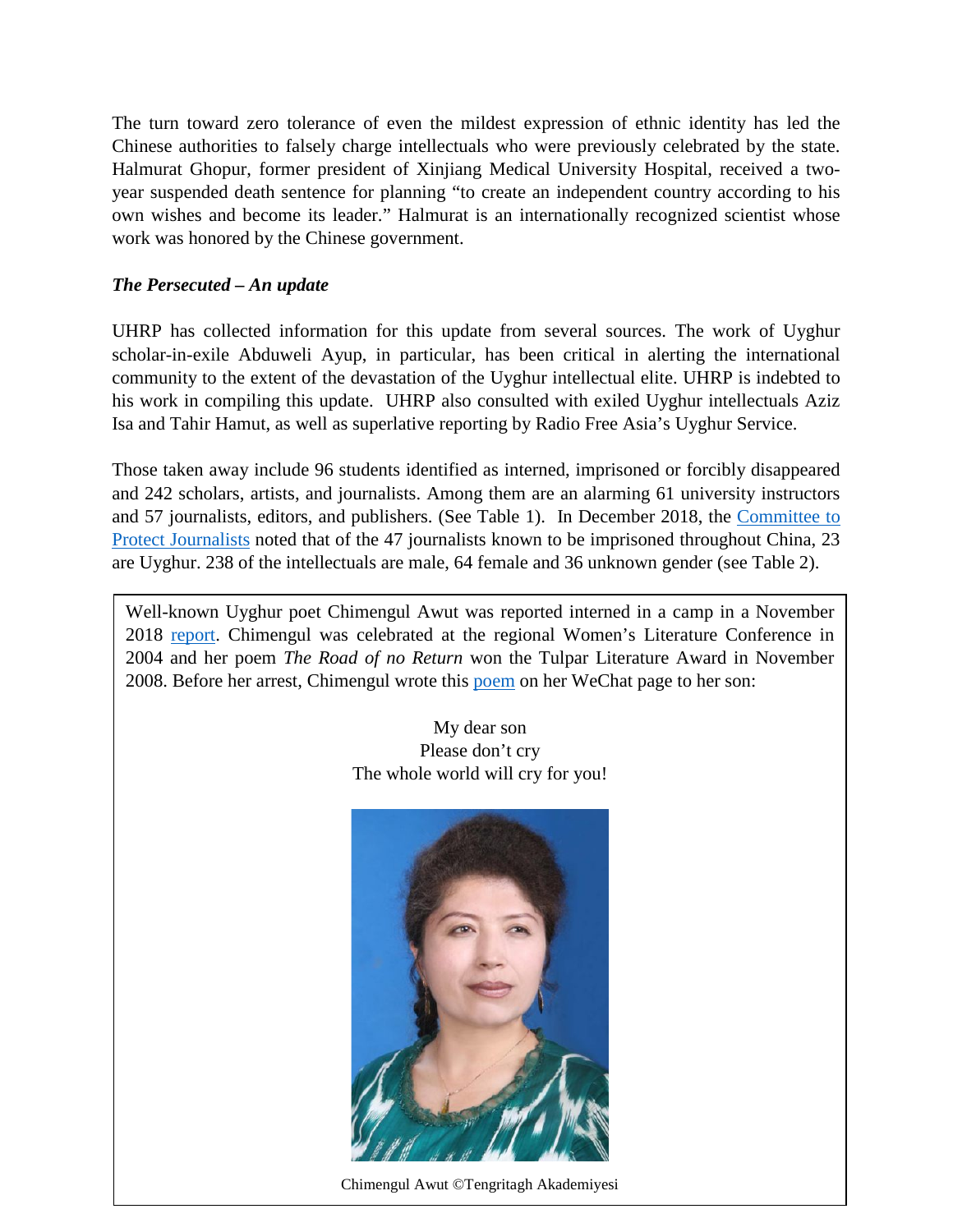| <b>Students</b>                      | 96            |
|--------------------------------------|---------------|
| University instructors               | 61            |
| Journalists, editors & publishers    | 57            |
| Poets, writers & scholars            | 32            |
| Actors, directors, hosts & singers   | 21            |
| High school & middle school teachers | 21            |
| Medical researchers and doctors      | 16            |
| Computer engineers                   | 15            |
| Other                                | 15            |
| Photographers & painters             | $\mathcal{R}$ |
| <b>TOTAL</b>                         |               |

*Table 1: Targeted intellectuals by profession (adapted from research by Abduweli Ayup)*

| Female       | h4  |
|--------------|-----|
| Male         |     |
| Unknown      | 36  |
| <b>TOTAL</b> | 338 |

*Table 2: Targeted intellectuals by gender (adapted from research by Abduweli Ayup)*

Xinjiang University faculty have been a focus for the Chinese authorities, given their prominence in Uyghur-produced scholarship conducted in the region. Twenty-one Uyghurs have been interned from the institution, including [Dr. Tashpolat Teyip,](https://www.rfa.org/english/news/uyghur/university-president-02202018173959.html) [Dr. Rahile Dawut,](https://www.nytimes.com/2018/08/10/world/asia/china-xinjiang-rahile-dawut.html) and [Dr.](https://livingotherwise.com/2018/10/02/abdukerim-rahman-surviving-without-books/)  [Abdukerim Rahman.](https://livingotherwise.com/2018/10/02/abdukerim-rahman-surviving-without-books/)

Fifteen staff members from Xinjiang Normal University, 12 from Kashgar University, six from Xinjiang Medical University, six from the Xinjiang Social Sciences Academy, and four from Hotan Teachers College are also known to have been interned in camps, imprisoned, or forcibly disappeared.

The persecution of the staff of the few remaining Uyghur-language publishing outlets is clear evidence of the campaign to eradicate learning and scholarship in the Uyghur language. At least 15 Uyghurs at the Xinjiang Educational Press and 14 current and former employees of Kashgar Uyghur Press have been interned or otherwise punished. A further five members of the Xinjiang Gazette, Uyghur Editorial Department, and nine individuals at Xinjiang Television are interned or imprisoned.

<span id="page-3-0"></span><sup>&</sup>lt;sup>1</sup> Some reports of interned or imprisoned intellectuals have been collective and the gender not specified.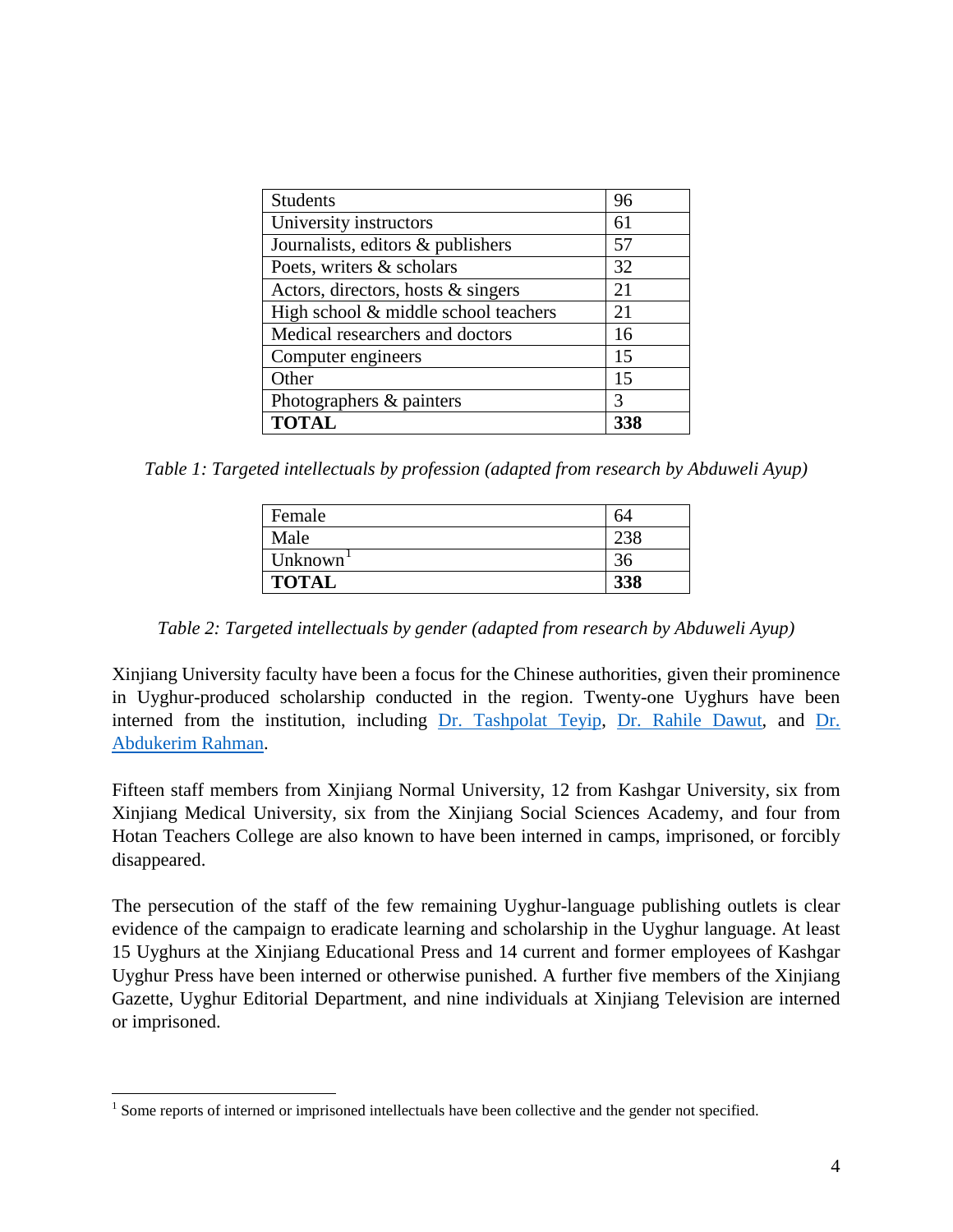The current and past leadership of the Kashgar Uyghur Press have all been taken away. The cases of Ablajan Siyit [\(editor-in-chief\), Osman Zunun, \(retired](https://www.rfa.org/english/news/uyghur/publisher-11122018150144.html) editor-in-chief), and Abliz Omer [\(retied editor-in-chief\),](https://www.rfa.org/english/news/uyghur/publisher-11122018150144.html) as well as [Memetjan Abliz Boriyar](https://www.rfa.org/english/news/uyghur/editor-11262018155525.html) (editor), [Haji Mirzahid Kerimi](https://www.rfa.org/english/news/uyghur/editor-11282018150748.html) (retired editor), have been reported by Radio Free Asia. Eighty-year-old Haji Mirzahid Kerimi "was sentenced to 11 years in prison because he wrote five books that were later blacklisted by the government and delivered a 'problematic' speech during an award ceremony for his poetry."

The wholesale removal of experienced producers of Uyghur media is an extreme culmination of a decades-long campaign to systematically [eradicate Uyghur](https://supchina.com/2019/01/02/the-patriotism-of-not-speaking-uyghur/) language from public life, which includes the [denial of Uyghur language education](https://uhrp.org/press-release/uhrp-releases-report-bilingual-education-east-turkestan%E2%80%94uyghur-voices-education.html) in the regional curriculum.

Uyghur exiles have credibly [reported](http://www.uyghuremergency.org/) that 40-year-old Mutellip Nurmehmet died nine days after his release from an internment camp. Mutellip earned two master's degrees in the United States: in Business Administration at California State University, and in Information Systems at Northeastern University. He returned to East Turkestan in 2004 and was forced to revoke the U.S. citizenship of his two children born in the United States.



Mutellip Nurmehmet and family

The names compiled by exiled journalists and scholars are likely a small portion of those persecuted. Given conditions of extreme secrecy, and harsh punishment for anyone communicating unauthorized information to the outside world, this update remains an illustrative rather than definitive accounting of the scope and scale of atrocities committed by state authorities. A full list of the 338 intellectuals is available upon request.

#### *Act before it is too late*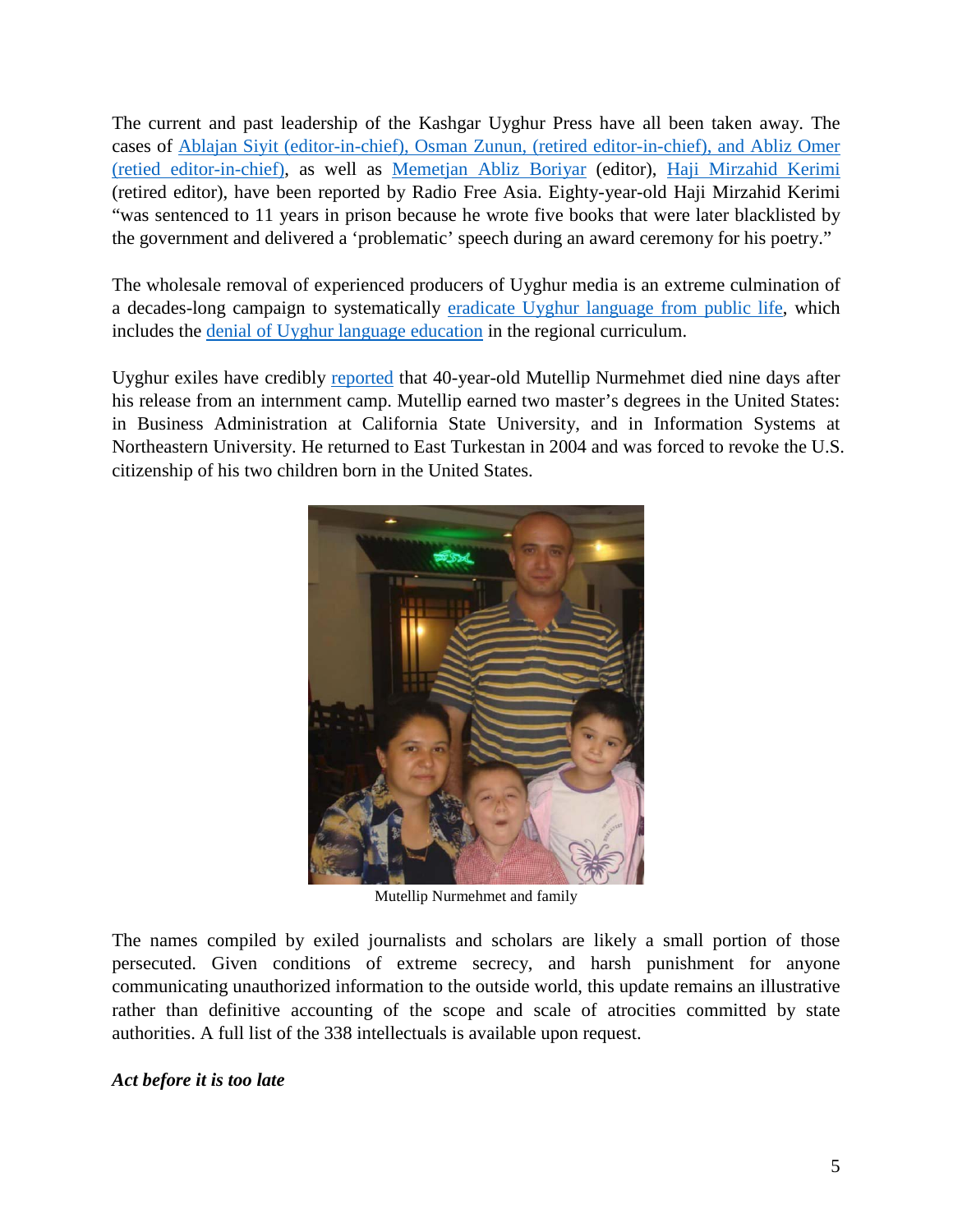The government of China must immediately release all those detained and sentenced for their ethnicity, religion, or peaceful exercise of their fundamental human rights.

The international community must act urgently, before it is too late, to condemn the Chinese government's unconscionable persecution of Uyghur intellectuals.

Universities should suspend all cooperation with the Ministry of Education and the Hanban (Confucius Institute Headquarters) until the government releases all persecuted intellectuals, artists, and journalists; enables them to be reunited with their families, including children who have been forcibly taken to state orphanages; makes restitution; and brings their persecutors to justice.

International scholars and students should not participate in academic exchanges, conferences, and international visits involving higher-education officials from China until the camps are closed and restitution is made.

Governments of countries where detained Uyghur scholars and students have obtained degrees, conducted research, or given lectures, should issue diplomatic démarches to the Chinese government condemning their secret, arbitrary detention, pressing for proof of life, and seeking their immediate release.

Governments and private foundations should provide scholarships and fellowships for Uyghur students and scholars abroad who cannot return home due to the grave risk of detention, torture and death in custody. Colleges should waive tuition for enrolled students who cannot pay due to losing contact with their families.

Individual scholars should join the Xinjiang Initiative [\(xinjianginitiative.org\)](https://xinjianginitiative.wixsite.com/xjinitiative) to raise the issue of Uyghur human rights at public events, and sign the [Statement by Concerned Scholars on China's](https://concernedscholars.home.blog/)  [Mass Detention of Turkic Minorities.](https://concernedscholars.home.blog/)